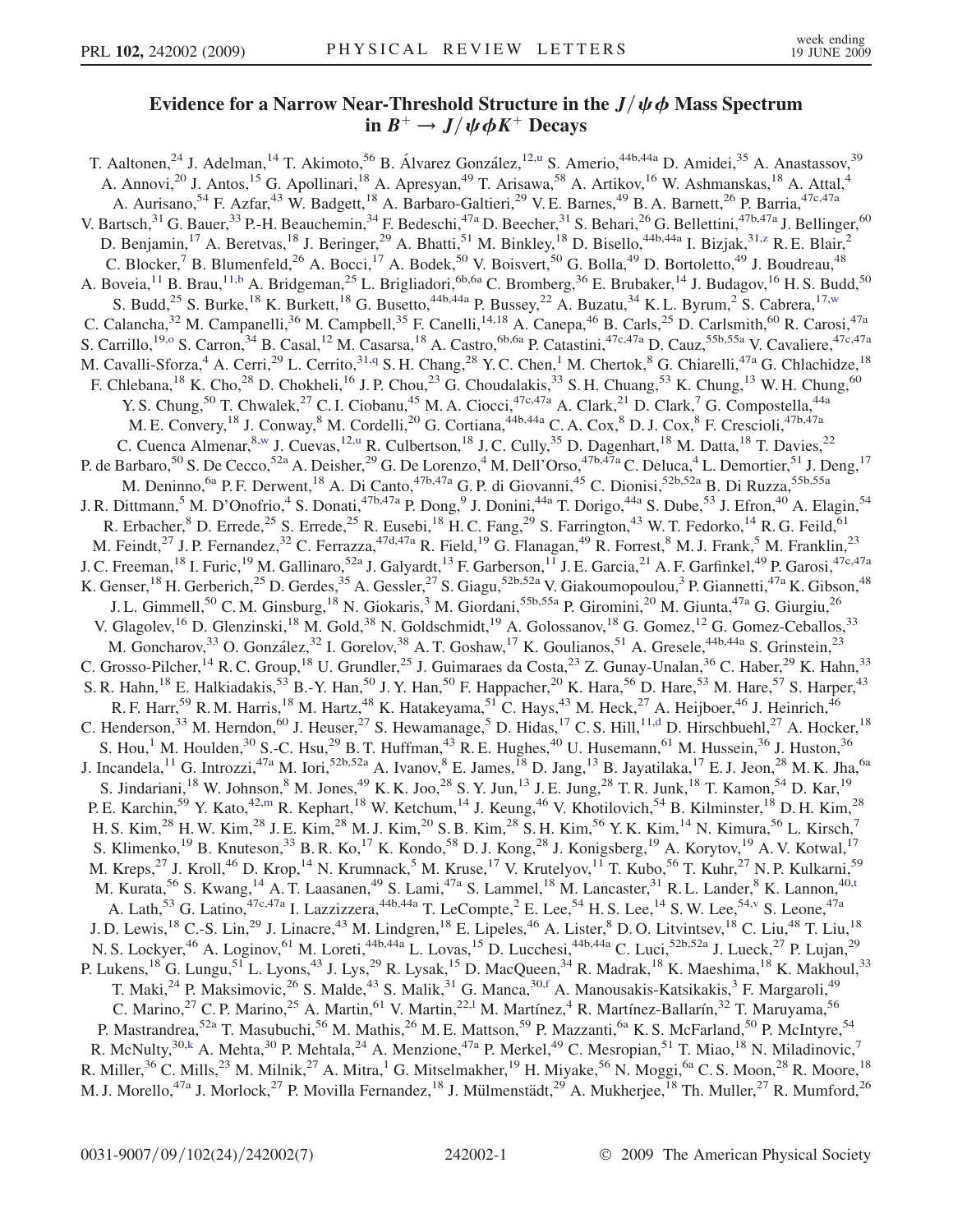<span id="page-1-9"></span><span id="page-1-6"></span><span id="page-1-4"></span><span id="page-1-3"></span><span id="page-1-0"></span>P. Murat,<sup>18</sup> M. Mussini,<sup>6b,6a</sup> J. Nachtman,<sup>18[,p](#page-6-10)</sup> Y. Nagai,<sup>56</sup> A. Nagano,<sup>56</sup> J. Naganoma,<sup>56</sup> K. Nakamura,<sup>56</sup> I. Nakano,<sup>41</sup> A. Napier,<sup>57</sup> V. Necula,<sup>17</sup> J. Nett,<sup>60</sup> C. Neu,<sup>46[,x](#page-6-11)</sup> M. S. Neubauer,<sup>25</sup> S. Neubauer,<sup>27</sup> J. Nielsen,<sup>29,[h](#page-6-12)</sup> L. Nodulman,<sup>2</sup> M. Norman,<sup>10</sup> O. Norniella,<sup>25</sup> E. Nurse,<sup>31</sup> L. Oakes,<sup>43</sup> S. H. Oh,<sup>17</sup> Y. D. Oh,<sup>28</sup> I. Oksuzian,<sup>19</sup> T. Okusawa,<sup>42</sup> R. Orava,<sup>24</sup> K. Osterberg,<sup>24</sup> S. Pagan Griso,<sup>44b,44a</sup> E. Palencia,<sup>18</sup> V. Papadimitriou,<sup>18</sup> A. Papaikonomou,<sup>27</sup> A. A. Paramonov,<sup>14</sup> B. Parks,<sup>40</sup> S. Pashapour,<sup>34</sup> J. Patrick,<sup>18</sup> G. Pauletta,<sup>55b,55a</sup> M. Paulini,<sup>13</sup> C. Paus,<sup>33</sup> T. Peiffer,<sup>27</sup> D. E. Pellett,<sup>8</sup> A. Penzo,<sup>55a</sup> T. J. Phillips,<sup>17</sup> G. Piacentino,<sup>47a</sup> E. Pianori,<sup>46</sup> L. Pinera,<sup>19</sup> K. Pitts,<sup>25</sup> C. Plager,<sup>9</sup> L. Pondrom,<sup>60</sup> O. Poukhov,<sup>16[,a](#page-5-3)</sup> N. Pounder,<sup>43</sup> F. Prakoshyn,<sup>16</sup> A. Pronko,<sup>18</sup> J. Proudfoot,<sup>2</sup> F. Ptohos,<sup>18[,j](#page-6-13)</sup> E. Pueschel,<sup>13</sup> G. Punzi,<sup>47b,47a</sup> J. Pursley,<sup>60</sup> J. Rademacker,<sup>43[,d](#page-5-1)</sup> A. Rahaman,<sup>48</sup> V. Ramakrishnan,<sup>60</sup> N. Ranjan,<sup>49</sup> I. Redondo,<sup>32</sup> P. Renton,<sup>43</sup> M. Renz,<sup>27</sup> M. Rescigno,<sup>52a</sup> S. Richter,<sup>27</sup> F. Rimondi,<sup>6b,6a</sup> L. Ristori,<sup>47a</sup> A. Robson,<sup>22</sup> T. Rodrigo,<sup>12</sup> T. Rodriguez,<sup>46</sup> E. Rogers,<sup>25</sup> S. Rolli,<sup>57</sup> R. Roser,<sup>18</sup> M. Rossi,<sup>55a</sup> R. Rossin,<sup>11</sup> P. Roy,<sup>34</sup> A. Ruiz,<sup>12</sup> J. Russ,<sup>13</sup> V. Rusu,<sup>18</sup> B. Rutherford,<sup>18</sup> H. Saarikko,<sup>24</sup> A. Safonov,<sup>54</sup> W. K. Sakumoto,<sup>50</sup> O. Saltó,<sup>4</sup> L. Santi,<sup>55b,55a</sup> S. Sarkar,<sup>52b,52a</sup> L. Sartori,<sup>47a</sup> K. Sato,<sup>18</sup> A. Savoy-Navarro,<sup>45</sup> P. Schlabach,<sup>18</sup> A. Schmidt,<sup>27</sup> E. E. Schmidt,<sup>18</sup> M. A. Schmidt,<sup>14</sup> M. P. Schmidt,<sup>61,[a](#page-5-3)</sup> M. Schmitt,<sup>39</sup> T. Schwarz,<sup>8</sup> L. Scodellaro,<sup>12</sup> A. Scribano,<sup>47b,47a</sup> F. Scuri,<sup>47a</sup> A. Sedov,<sup>49</sup> S. Seidel,<sup>38</sup> Y. Seiya,<sup>42</sup> A. Semenov,<sup>16</sup> L. Sexton-Kennedy,<sup>18</sup> F. Sforza,<sup>47b,47a</sup> A. Sfyrla,<sup>25</sup> S. Z. Shalhout,<sup>59</sup> T. Shears,<sup>30</sup> P. F. Shepard,<sup>48</sup> M. Shimojima,<sup>56[,s](#page-6-14)</sup> S. Shiraishi,<sup>14</sup> M. Shochet,<sup>14</sup> Y. Shon,<sup>60</sup> I. Shreyber,<sup>37</sup> P. Sinervo,<sup>34</sup> A. Sisakyan,<sup>16</sup> A. J. Slaughter,<sup>18</sup> J. Slaunwhite,<sup>40</sup> K. Sliwa,<sup>57</sup> J. R. Smith,<sup>8</sup> F. D. Snider,<sup>18</sup> R. Snihur,<sup>34</sup> A. Soha,  $8$  S. Somalwar,<sup>53</sup> V. Sorin,<sup>36</sup> T. Spreitzer,<sup>34</sup> P. Squillacioti,<sup>47b,47a</sup> M. Stanitzki,<sup>61</sup> R. St. Denis,<sup>22</sup> B. Stelzer,<sup>34</sup> O. Stelzer-Chilton,<sup>34</sup> D. Stentz,<sup>39</sup> J. Strologas,<sup>38</sup> G. L. Strycker,<sup>35</sup> J. S. Suh,<sup>28</sup> A. Sukhanov,<sup>19</sup> I. Suslov,<sup>16</sup> T. Suzuki,<sup>56</sup> A. Taffard,<sup>25,[g](#page-6-15)</sup> R. Takashima,<sup>41</sup> Y. Takeuchi,<sup>56</sup> R. Tanaka,<sup>41</sup> M. Tecchio,<sup>35</sup> P. K. Teng,<sup>1</sup> K. Terashi,<sup>51</sup> J. Thom,<sup>18,[i](#page-6-16)</sup> A. S. Thompson,<sup>22</sup> G. A. Thompson,<sup>25</sup> E. Thomson,<sup>46</sup> P. Tipton,<sup>61</sup> P. Ttito-Guzmán,<sup>32</sup> S. Tkaczyk,<sup>18</sup> D. Toback,<sup>54</sup> S. Tokar,<sup>15</sup> K. Tollefson,<sup>36</sup> T. Tomura,<sup>56</sup> D. Tonelli,<sup>18</sup> S. Torre,<sup>20</sup> D. Torretta,<sup>18</sup> P. Totaro,<sup>55b,55a</sup> S. Tourneur,<sup>45</sup> M. Trovato, <sup>47d,47a</sup> S.-Y. Tsai,<sup>1</sup> Y. Tu,<sup>46</sup> N. Turini,<sup>47c,47a</sup> F. Ukegawa,<sup>56</sup> S. Vallecorsa,<sup>21</sup> N. van Remortel,<sup>24[,c](#page-5-4)</sup> A. Varganov,<sup>35</sup> E. Vataga, <sup>47d, 47a</sup> F. Vázquez, <sup>19,0</sup> G. Velev, <sup>18</sup> C. Vellidis, <sup>3</sup> M. Vidal, <sup>32</sup> R. Vidal, <sup>18</sup> I. Vila, <sup>12</sup> R. Vilar, <sup>12</sup> T. Vine, <sup>31</sup> M. V[o](#page-6-3)gel, <sup>38</sup> I. Volobouev,<sup>29[,v](#page-6-7)</sup> G. Volpi,<sup>47b,47a</sup> P. Wagner,<sup>46</sup> R. G. Wagner,<sup>2</sup> R. L. Wagner,<sup>18</sup> W. Wagner,<sup>27,[y](#page-6-17)</sup> J. Wagner-Kuhr,<sup>27</sup> T. Wakisaka,<sup>42</sup> R. Wallny,<sup>9</sup> S. M. Wang,<sup>1</sup> A. Warburton,<sup>34</sup> D. Waters,<sup>31</sup> M. Weinberger,<sup>54</sup> J. Weinelt,<sup>27</sup> W. C. Wester III,<sup>18</sup> B. Whitehouse,<sup>57</sup> D. Whiteson,<sup>46,[z](#page-6-1)</sup> A. B. Wicklund,<sup>2</sup> E. Wicklund,<sup>18</sup> S. Wilbur,<sup>14</sup> G. Williams,<sup>34</sup> H. H. Williams,<sup>46</sup> P. Wilson,<sup>18</sup> B. L. Winer,<sup>40</sup> P. Wittich,<sup>18[,i](#page-6-16)</sup> S. Wolbers,<sup>18</sup> C. Wolfe,<sup>14</sup> T. Wright,<sup>35</sup> X. Wu,<sup>21</sup> F. Würthwein,<sup>10</sup> S. Xie,<sup>33</sup> A. Yagil,<sup>10</sup> K. Yamamoto,<sup>42</sup> J. Yamaoka,<sup>17</sup> U.K. Yang,<sup>14[,r](#page-6-18)</sup> Y.C. Yang,<sup>28</sup> W.M. Yao,<sup>29</sup> G.P. Yeh,<sup>18</sup> K. Yi,<sup>18[,p](#page-6-10)</sup> J. Yoh,<sup>18</sup> K. Yorita,<sup>58</sup> T. Yoshida,<sup>42,[n](#page-6-19)</sup> G. B. Yu,<sup>50</sup> I. Yu,<sup>28</sup> S. S. Yu,<sup>18</sup> J. C. Yun,<sup>18</sup> L. Zanello,<sup>52b,52a</sup> A. Zanetti,<sup>55a</sup> X. Zhang,<sup>25</sup>

Y. Zh[e](#page-5-5)ng,<sup>9,e</sup> and S. Zucchelli<sup>6b,6a</sup>

(CDF Collaboration)

<span id="page-1-1"></span><sup>1</sup>Institute of Physics, Academia Sinica, Taipei, Taiwan 11529, Republic of China<br><sup>2</sup>Argonna National Laboratory, Argonna Illinois 60430, USA

 $A$ rgonne National Laboratory, Argonne, Illinois 60439, USA<br> $3$ University of Athens, 157 71 Athens, Greece

<span id="page-1-10"></span><span id="page-1-8"></span><span id="page-1-7"></span><span id="page-1-5"></span><span id="page-1-2"></span><sup>5</sup> University of Athens, 157 71 Athens, Greece  $\frac{3}{4}$  University of Athens, 157 71 Athens, Greece

Institut de Fisica d'Altes Energies, Universitat Autonoma de Barcelona, E-08193, Bellaterra (Barcelona), Spain <sup>5</sup>

 $^{5}$ Baylor University, Waco, Texas 76798, USA<br><sup>6a</sup>Istituto Nazionale di Fisica Nucleare Bologna, I-40127 Bologna, Italy <sup>6b</sup>University of Bologna, I-40127 Bologna, Italy

 ${}^{7}$ Brandeis University, Waltham, Massachusetts 02254, USA

 ${}^{8}$ University of California, Davis, Davis, California 95616, USA

 $^{9}$ University of California, Los Angeles, Los Angeles, California 90024, USA

<sup>10</sup>University of California, San Diego, La Jolla, California 92093, USA<br>
<sup>11</sup>University of California, Santa Barbara, Santa Barbara, California 93106, USA<br>
<sup>12</sup>Instituto de Fisica de Cantabria, CSIC-University of Cantabr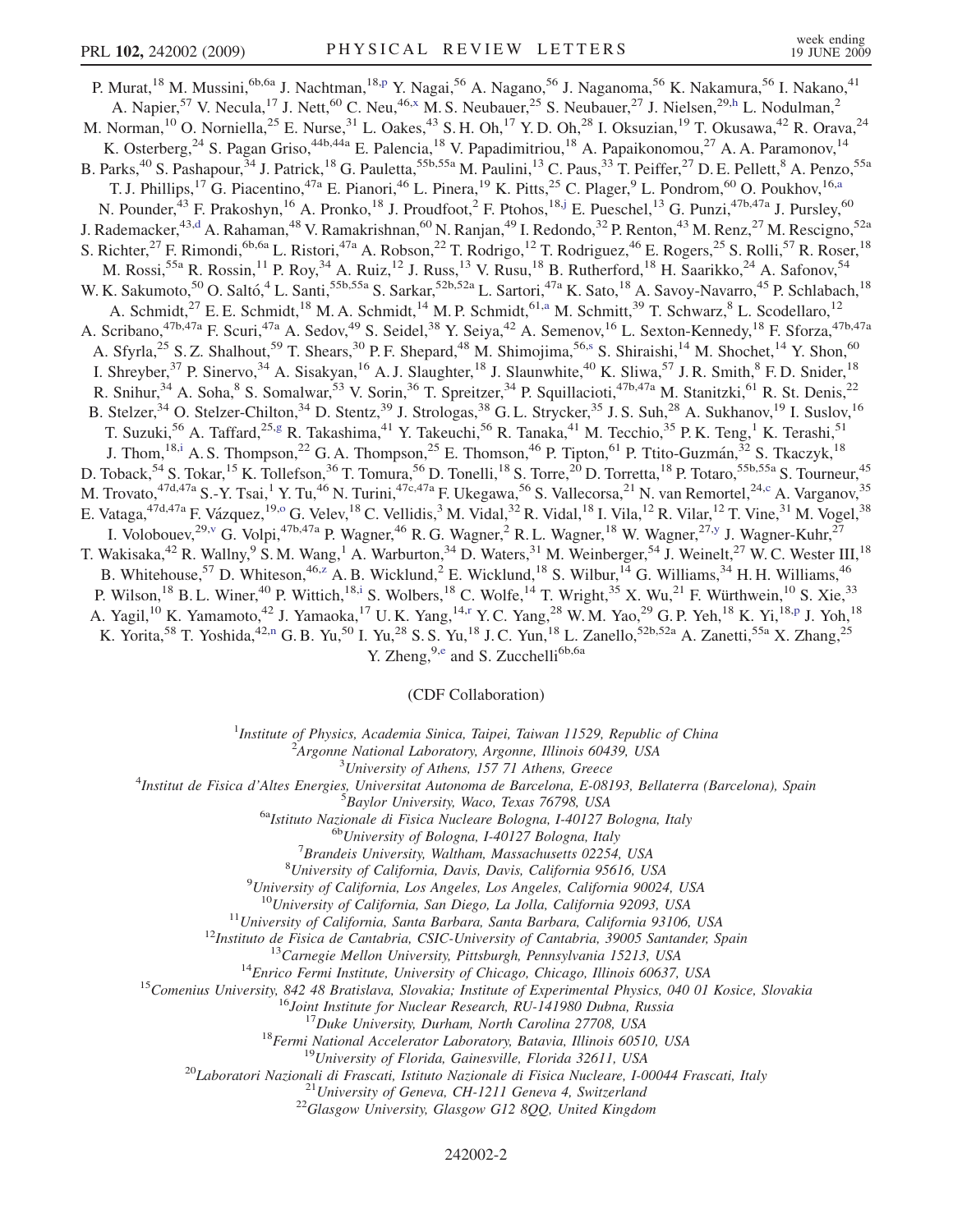<sup>23</sup>Harvard University, Cambridge, Massachusetts 02138, USA<br><sup>24</sup>Division of High Energy Physics, Department of Physics, University of Helsinki and Helsinki Institute of Physics,

FIN-00014, Helsinki, Finland<br><sup>25</sup>University of Illinois, Urbana, Illinois 61801, USA<br><sup>26</sup>The Johns Hopkins University, Baltimore, Maryland 21218, USA<br><sup>27</sup>Institut für Experimentelle Kernphysik, Universität Karlsruhe, 76128

Seoul National University, Seoul 151-742, Korea;

Sungkyunkwan University, Suwon 440-746, Korea;

Korea Institute of Science and Technology Information, Daejeon, 305-806, Korea;

Chonnam National University, Gwangju, 500-757, Korea<br><sup>29</sup>Ernest Orlando Lawrence Berkeley National Laboratory, Berkeley, California 94720, USA<br><sup>30</sup>University of Liverpool, Liverpool L69 7ZE, United Kingdom<br><sup>31</sup>University C

Simon Fraser University, Burnaby, British Columbia, Canada V5A 1S6;

University of Toronto, Toronto, Ontario, Canada M5S 1A7;

and TRIUMF, Vancouver, British Columbia, Canada V6T 2A3

<sup>35</sup> University of Michigan, Ann Arbor, Michigan 48109, USA<br><sup>36</sup> Michigan State University, East Lansing, Michigan 48824, USA<br><sup>37</sup> Institution for Theoretical and Experimental Physics, ITEP, Moscow 117259, Russia<br><sup>38</sup> Uni

<sup>43</sup>University of Oxford, Oxford OX1 3RH, United Kingdom<br><sup>44a</sup>Istituto Nazionale di Fisica Nucleare, Sezione di Padova-Trento, I-35131 Padova, Italy<br><sup>44b</sup>University of Padova, I-35131 Padova, Italy<br><sup>45</sup>LPNHE, Universite P

 $^{476}$ University of Pisa, 1-56127 Pisa, Italy<br><sup> $47c$ </sup>University of Siena, 1-56127 Pisa, Italy<br><sup> $47d$ </sup>Scuola Normale Superiore, 1-56127 Pisa, Italy<br><sup>48</sup>University of Pittsburgh, Pittsburgh, Pennsylvania 15260, USA

<sup>49</sup>Purdue University, West Lafayette, Indiana 47907, USA<br><sup>50</sup>University of Rochester, Rochester, New York 14627, USA<br><sup>51</sup>The Rockefeller University, New York, New York 10021, USA<br><sup>52</sup>Natituto Nazionale di Fisica Nucleare

<sup>61</sup>Yale University, New Haven, Connecticut 06520, USA

(Received 9 March 2009; published 15 June 2009)

Evidence is reported for a narrow structure near the  $J/\psi \phi$  threshold in exclusive  $B^+ \to J/\psi \phi K^+$ decays produced in  $\bar{p}p$  collisions at  $\sqrt{s} = 1.96$  TeV. A signal of  $14 \pm 5$  events, with statistical significance in excess of 3.8 standard deviations, is observed in a data sample corresponding to an integrated luminosity of  $2.7 \text{ fb}^{-1}$ , collected by the CDF II detector. The mass and natural width of the structure are measured to be  $4143.0 \pm 2.9$  (stat)  $\pm 1.2$  (syst) MeV/ $c^2$  and  $11.7^{+8.3}_{-5.0}$  (stat)  $\pm$ 3.7(syst) MeV/ $c^2$ .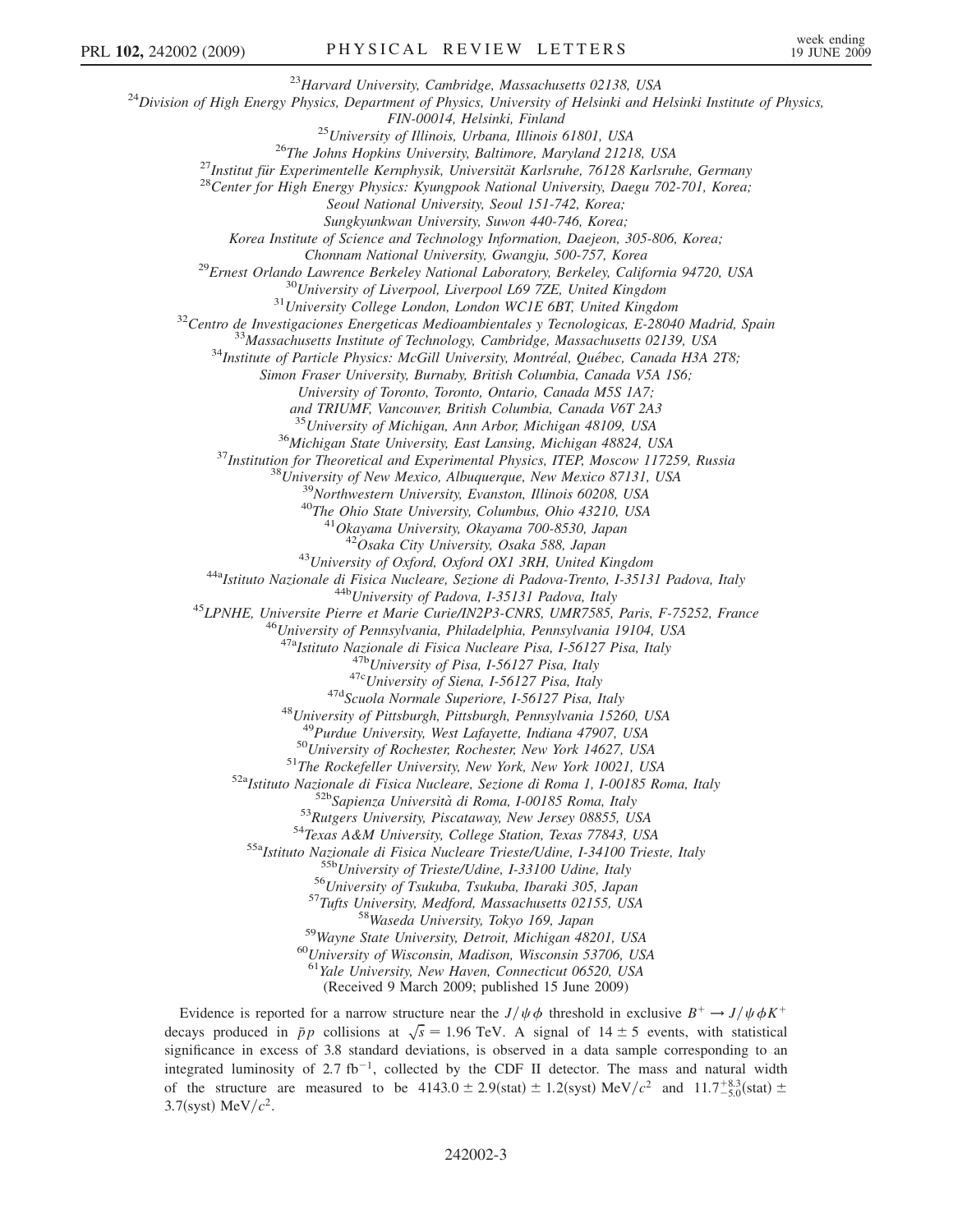DOI: [10.1103/PhysRevLett.102.242002](http://dx.doi.org/10.1103/PhysRevLett.102.242002) PACS numbers: 14.40.Gx, 12.39.Mk, 13.25.Gv

Heavy quarkonium spectroscopy provides insight into strong interactions that are not precisely predictable by QCD theory. The recently discovered states that have charmoniumlike decay modes [[1](#page-6-20)[–4](#page-6-21)] but are difficult to place in the overall charmonium system have introduced new challenges. The possible interpretations beyond quark-antiquark states  $(q\bar{q})$  such as hybrid  $(q\bar{q}g)$  and four-quark states  $(q\bar{q}q\bar{q})$  have revitalized interest in exotic mesons in the charm sector [\[5](#page-6-22)–[8\]](#page-6-23). An important tool in unraveling the nature of the states in the charmonium-mass region is the exploration of states in diverse channels. First, the  $J/\psi \phi$  final state, with positive C parity, and two  $J^{PC} =$  $1^{--}$  vector mesons (VV), is a good channel for an exotic meson search. The discovery of the  $X(3872)$  (proposed as a four-quark state ( $c\bar{c}q\bar{q}$ ) [[7,](#page-6-24)[8\]](#page-6-23)) and  $Y(3930)$  [[2\]](#page-6-25), both decaying into VV [\[9](#page-6-26)], suggests searching for other possible VV states [[10](#page-6-27)]. Second, the observation of  $Y(3930)$  near the  $J/\psi \omega$  threshold motivates searches for similar phenomena near the  $J/\psi \phi$  threshold. Third, the observation of the  $Y(4260)$ , a potential hybrid candidate [\[6\]](#page-6-28), leads to an expectation of a triplet of hybrid states  $J^{PC} = (0, 1, 2)^{-+}$ to lie nearby in mass [\[11](#page-6-29)[,12\]](#page-6-30), which would be accessible in the  $J/\psi \phi$  channel. Finally, other possibilities such as glueballs [\[12\]](#page-6-30) and nuclear-bound quarkonium [\[13\]](#page-6-31) also motivate a search in this channel. The  $J/\psi \phi$  channel is accessible in the decay mode  $B^+ \to J/\psi \phi K^+$ , which has been observed [\[14\]](#page-6-32). However, to date no results have been reported for substructure in the  $J/\psi \phi$  channel.

In this Letter, we report an investigation of the  $J/\psi \phi$ system produced in exclusive  $B^+ \to J/\psi \phi K^+$  decays with  $J/\psi \rightarrow \mu^+ \mu^-$  and  $\phi \rightarrow K^+ K^-$ . The search in exclusive  $B^+$  decays is more sensitive than an inclusive search since the additional  $B^+$  mass constraint on the  $J/\psi \phi K^+$  system helps to reduce background. This analysis is based on a data sample of  $\bar{p}p$  collisions at  $\sqrt{s}$ 1.96 TeV with an integrated luminosity of  $2.7 \text{ fb}^{-1}$  collected by the CDF II detector at the Tevatron. Charge conjugate modes are included implicitly in this Letter.

The CDF II detector has been described in detail elsewhere [\[15\]](#page-6-33). The important components for this analysis include the tracking, muon, and time-of-flight (TOF) systems. The tracking system is composed of a silicon-strip vertex detector (SVX) surrounded by an open-cell drift chamber system called the central outer tracker (COT) located inside a solenoid with a 1.4 T magnetic field. The COT and SVX are used for the measurement of chargedparticle trajectories and vertex positions. In addition, the COT provides ionization energy loss information,  $dE/dx$ , used for particle identification (PID), while the TOF system provides complementary PID information. The muon system is located radially outside the electromagnetic and hadronic calorimeters and consists of two sets of drift chambers and scintillation counters. The central part of the muon system covers the pseudorapidity region  $|\eta| \leq$ 0.6 and detects muons with  $p_T \geq 1.4 \text{ GeV}/c$  [\[16\]](#page-6-34), and the second part covers the region  $0.6 < |\eta| < 1.0$  and detects muons with  $p_T \geq 2.0 \text{ GeV}/c$ .

In this analysis,  $J/\psi \rightarrow \mu^+ \mu^-$  events are recorded using a dedicated three-level dimuon trigger. The first trigger level requires two muon candidates with matching tracks in the COT and muon systems. The second level applies additional kinematic requirements to the muon pair candidate. The third level requires the invariant mass of the  $\mu^+ \mu^-$  pair to be within the range of 2.7 to 4.0 GeV/ $c^2$ .

Offline reconstruction of  $B^+ \to J/\psi \phi K^+$  candidates uses only tracks that pass standard CDF quality requirements and which have been corrected for ionization energy loss for the muon or kaon hypothesis, as appropriate. The  $B^+ \to J/\psi \phi K^+$  candidates are reconstructed by combining a  $J/\psi \rightarrow \mu^+ \mu^-$  candidate, a  $\phi \rightarrow K^+ K^-$  candidate, and an additional charged track. All five tracks must form a good quality 3D vertex, using a priori requirements typical for B hadron reconstruction at CDF [\[17\]](#page-6-35). Preliminary event selection requires a  $J/\psi$  candidate reconstructed using opposite-sign muon candidates and a  $\phi$  candidate formed from opposite-sign tracks to which we assign the kaon mass. Masses of vector meson candidates must lie within  $\pm 50$  MeV/ $c^2$  of the J/ $\psi$  mass for muons or  $\pm 7$  MeV/ $c^2$ of the  $\phi$  mass for kaons. In the final  $B^+$  reconstruction the  $J/\psi$  is mass constrained, and the  $B^+$  candidates must have  $p_T > 4$  GeV/c.

To suppress combinatorial background, we use  $dE/dx$ and TOF information to identify all three kaons in the final state. The information is summarized in a log-likelihood ratio (LLR), which reflects how well a candidate track can be positively identified as a kaon relative to other hadrons [\[18\]](#page-6-36). In addition, we require a minimum  $L_{xy}(B^+)$  for the  $B^+ \to J/\psi \phi K^+$  candidate, where  $L_{xy}(B^+)$  is the projection onto  $\vec{p}_T(B^+)$  of the vector connecting the primary vertex to the  $B^+$  decay vertex. The primary vertex is determined for each event using prompt tracks.

The  $L_{xy}(B^+)$  and LLR requirements for  $B^+ \rightarrow$  $J/\psi \phi K^+$  are then chosen to maximize  $S/\sqrt{S+B}$ , where S is the number of  $B^+ \rightarrow J/\psi \phi K^+$  signal events and B is the number of background events in the  $J/\psi \phi K^+$  mass range of 5.0 to 5.6 GeV/ $c^2$  in the data. The values of S and B are determined from an unbinned log-likelihood fit to the mass spectrum of  $J/\psi \phi K^+$ , for a given set of values of  $L_{xy}(B^+)$  and LLR. A Gaussian function is used to represent the  $B^+ \to J/\psi \phi K^+$  signal, where the mean value of the Gaussian is fixed to the  $B^+$  world-average mass value [[19\]](#page-6-37). The  $B^+$  mass resolution is fixed to the value 5.9 MeV/ $c^2$ obtained from Monte Carlo (MC) simulation [\[20\]](#page-6-38). A linear function is used to model the background in the fit. The requirements obtained by maximizing  $S/\sqrt{S+B}$  are  $L_{xy}(B^+)$  > 500  $\mu$ m and LLR > 0.2. In order to study the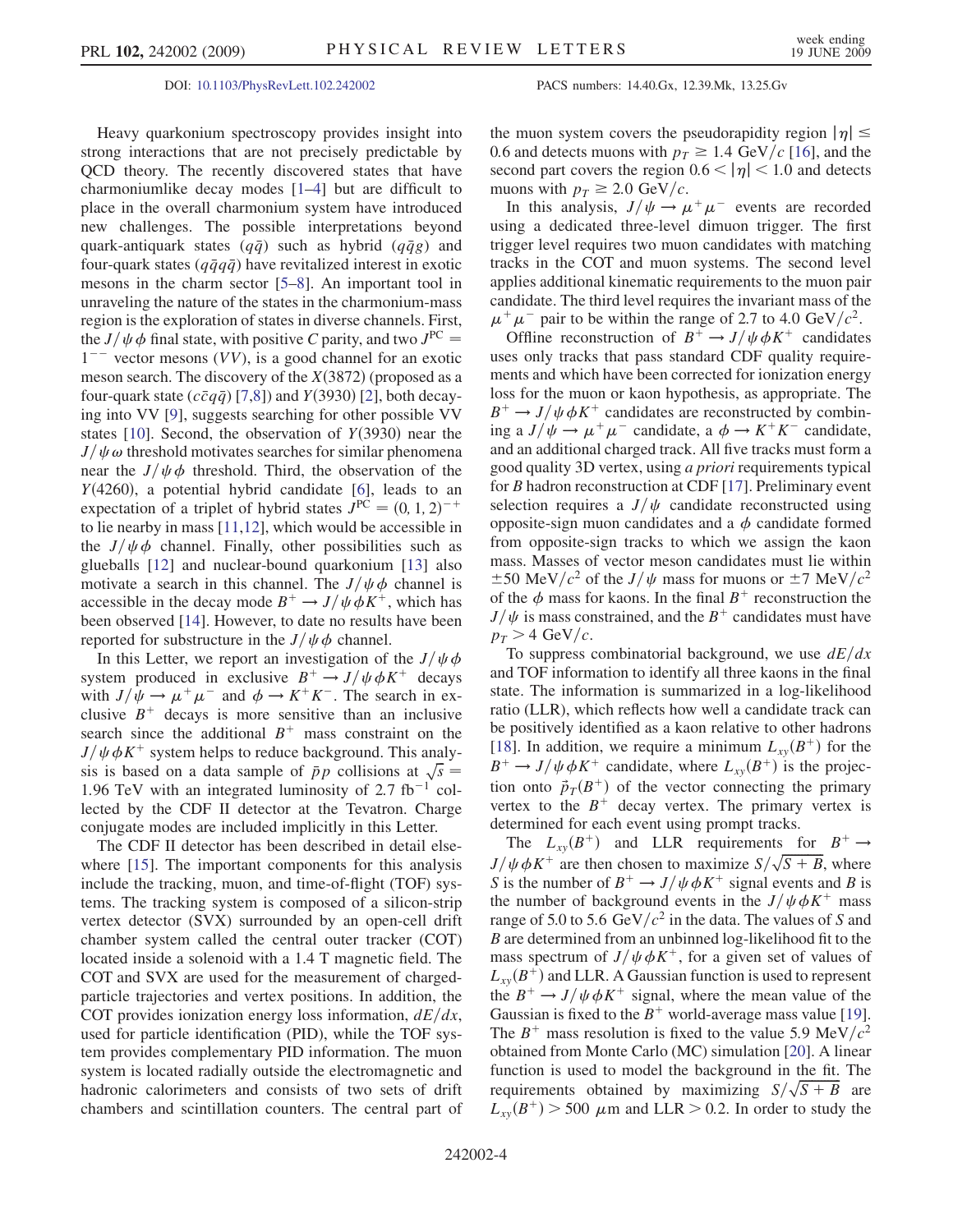efficiency of the  $L_{xy}(B^+)$  and LLR selections, we also reconstruct  $B^+ \to J/\psi K^+$  and  $B_s^0 \to J/\psi \phi$  as control channels. We select approximately 50 000  $B^+ \rightarrow J/\psi K^+$ and 3000  $B_s^0 \rightarrow J/\psi \phi$  events by applying similar requirements as for the  $J/\psi \phi K^+$  channel but without the  $L_{xy}(B^+)$ and LLR requirements. The efficiency for PID with the  $LLR > 0.2$  requirement is approximately 80% per kaon and is reasonably flat as a function of kaon  $p<sub>T</sub>$ ; the efficiency for  $L_{xy}(B^+) > 500 \mu \text{m}$  is approximately 60%, based on the  $B^+ \to J/\psi K^+$  control sample.

The invariant mass of  $J/\psi \phi K^+$  after the  $L_{xy}(B^+)$  and LLR requirements and  $J/\psi$  and  $\phi$  mass window requirements is shown in Fig. [1\(a\)](#page-4-0). A fit with a Gaussian signal function and a flat background function to the mass spectrum of  $J/\psi \phi K^+$  returns a  $B^+$  signal of 75  $\pm$  10(stat) events. We select  $B^+$  signal candidates with a mass within  $3\sigma$  (17.7 MeV/ $c^2$ ) of the nominal  $B^+$  mass; the purity of the  $B^+$  signal in that mass window is approximately 80%.

The combinatorial background under the  $B^+$  peak includes B hadron decays such as  $B_s^0 \to \psi(2S)\phi \to$  $J/\psi \pi^+ \pi^- \phi$ , in which the pions are misidentified as kaons. However, background events with misidentified kaons cannot yield a Gaussian peak at the  $B^+$  mass consistent with the 5.9 MeV/ $c^2$  mass resolution. The kinematics are such that for the hypothesis  $B^+ \rightarrow$  $J/\psi K^+K^-K^+$ , only events with real kaons can produce the observed Gaussian signal. Thus, with the  $B^+$  mass window selection the sample consists of real  $B^+ \rightarrow$  $J/\psi K^{+}K^{-}K^{+}$  decays over a small combinatorial background.

Figure [1\(b\)](#page-4-0) shows the invariant mass distribution of  $K^+K^-$  pairs from  $\mu^+\mu^-K^+K^-K^+$  candidates within  $\pm 3\sigma$  of the nominal  $B^+$  mass. The spectrum shown in this figure has had the sidebands subtracted, but the  $\phi$  mass window selection has not been applied. By fitting the  $K^+K^-$  mass spectrum to a *P*-wave relativistic Breit-Wigner (BW) function [\[21\]](#page-6-39) convoluted with a Gaussian resolution function with the rms fixed to 1.3 MeV/ $c^2$ 



<span id="page-4-0"></span>FIG. 1 (color online). (a) The mass distribution of  $J/\psi \phi K^+$ ; the solid line is a fit to the data with a Gaussian signal function and flat background function. (b) The  $B^+$  sideband-subtracted mass distribution of  $K^+K^-$  without the  $\phi$  mass window requirement. The solid curve is a P-wave relativistic Breit-Wigner fit to the data.

obtained from simulation, we obtain a mass of 1019.6  $\pm$ 0.3 MeV/ $c^2$  and a width of 3.84  $\pm$  0.65 MeV/ $c^2$  with  $\chi^2$ probability of 28%, consistent with the world-average values for the  $\phi$  meson [[19](#page-6-37)]. The good fit indicates that after the  $\pm$ 7 MeV/ $c^2$  selection on the  $\phi$  mass window, the  $B^+ \to J/\psi K^+ K^- K^+$  final state is well described as  $J/\psi \phi K^+$ , with negligible contributions from  $J/\psi f_0(980)K^+$  or  $J/\psi K^+ K^- K^+$  phase space.

We examine the effects of detector acceptance and selection requirements using  $B^+ \to J/\psi \phi K^+$  MC events simulated by phase space distributions. The MC events are smoothly distributed in the Dalitz plot and in the  $J/\psi \phi$ mass spectrum. Figure [2\(a\)](#page-4-1) shows the Dalitz plot of  $m^2(\phi K^+)$  versus  $m^2(J/\psi \phi)$ , and Fig. [2\(b\)](#page-4-1) shows the mass difference,  $\Delta M = m(\mu^+ \mu^- K^+ K^-) - m(\mu^+ \mu^-)$ , for events in the  $B^+$  mass window in our data sample. We examine the enhancement in the  $\Delta M$  spectrum just above  $J/\psi \phi$  threshold, using 73 events with  $\Delta M$  < 1.56 GeV/ $c^2$ . We exclude the high mass part of the spectrum to avoid combinatorial backgrounds from misidentified  $B_s^0 \to \psi(2S)\phi \to (J/\psi \pi^+ \pi^-)\phi$  decays.

We model the enhancement by an S-wave relativistic BW function [[22](#page-6-40)] convoluted with a Gaussian resolution function with the rms fixed to 1.7 MeV/ $c^2$  obtained from MC calculations, and use three—body phase space [\[19\]](#page-6-37) to describe the background shape. An unbinned likelihood fit to the  $\Delta M$  distribution, as shown in Fig. [2\(b\)](#page-4-1), returns a yield of  $14 \pm 5$  events, a  $\Delta M$  of  $1046.3 \pm 2.9$  MeV/ $c^2$ , and a width of  $11.7^{+8.3}_{-5.0}$  MeV/ $c^2$ . We also fit the  $\Delta M$ distribution to a single Gaussian with rms given by the mass resolution (1.7 MeV/ $c^2$ ), plus phase space background, to test the hypothesis that the structure has zero width. The statistical significance for a nonzero width determined by the log-likelihood ratio between these two fits is  $3.4\sigma$ , indicating a strong decay for this structure.

We use the log-likelihood ratio of  $-2\ln(\mathcal{L}_0/\mathcal{L}_{\text{max}})$  to determine the significance of the structure at the  $J/\psi \phi$ threshold, where  $\mathcal{L}_0$  and  $\mathcal{L}_{\text{max}}$  are the likelihood values for



<span id="page-4-1"></span>FIG. 2 (color online). (a) The Dalitz plot of  $m^2(\phi K^+)$  versus  $m^2(J/\psi \phi)$  in the B<sup>+</sup> mass window. The boundary shows the kinematic allowed region. (b) The mass difference,  $\Delta M$ , between  $\mu^+ \mu^- K^+ K^-$  and  $\mu^+ \mu^-$ , in the  $B^+$  mass window. The dash-dotted curve is the background contribution and the red solid curve is the total unbinned fit.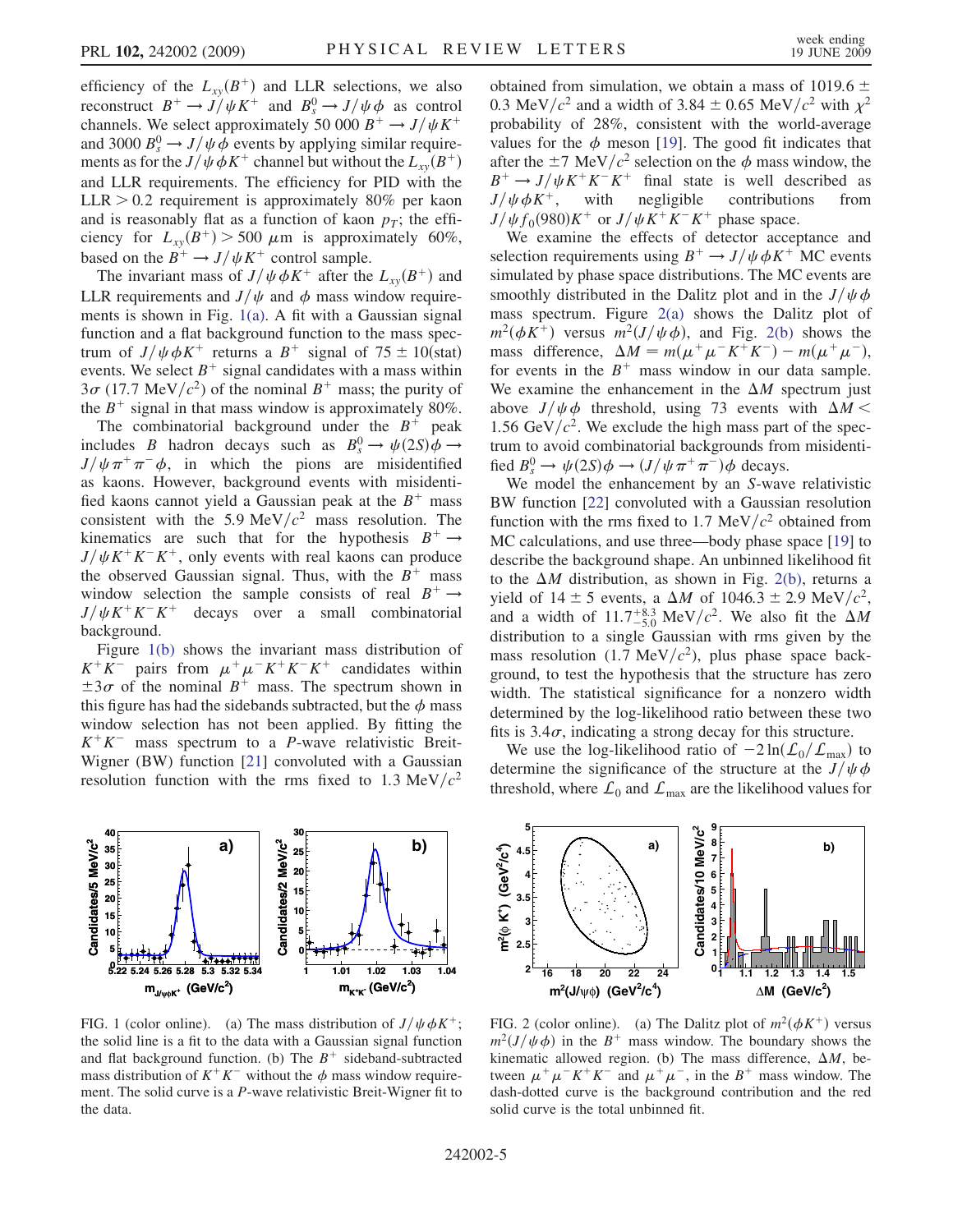the null hypothesis fit and signal hypothesis fit. The  $\sqrt{-2 \ln(L_0/L_{\text{max}})}$  value is 5.3 for a pure three-body phase space background shape assumption. To estimate the probability that background fluctuations alone would give rise to signals as significant as that seen in the data, we simulate  $\Delta M$  spectra based on the background distribution alone, and search for the most significant fluctuation in each spectrum in the mass range of 1.02 to 1.56 GeV/ $c^2$ , with widths in the range of 1.7 (resolution) to 120 MeV/ $c^2$ (10 times of the observed width). From these spectra we obtain the distribution for the quantity  $-2 \ln(L_0/L_{\text{max}})$  in pure background samples, and compare this with the signal in the data. We performed a total of  $3.1 \times 10^6$  simulations and found 29 trials with a  $-2\ln(\mathcal{L}_0/\mathcal{L}_{\text{max}})$  value greater than or equal to the value obtained in the data. The resulting *p*-value is  $9.3 \times 10^{-6}$ , corresponding to a significance of  $4.3\sigma$ . Thus, the significance is decreased from a simple estimate of  $5.3\sigma$  to  $4.3\sigma$  by taking into account the absence of a prior prediction for the mass and width [[23](#page-6-41)].

In the analysis described above, we assumed that the backgrounds to the BW signal from both  $B^+ \to J/\psi \phi K^+$ decays and combinatorial events in the  $B^+$  mass window are described by three-body phase space. After making the  $\Delta M$  < 1.56 GeV/ $c^2$  selection, we perform a fit to the  $J/\psi \phi K^+$  mass spectrum with a Gaussian  $B^+$  signal and an empirical linear background shape; from this fit we determine that the 73 events within the final  $B^+$  mass window include  $15 \pm 1$  combinatorial background events by scaling it from the entire  $J/\psi \phi K^+$  mass range. We model the  $B^+$  events using three-body phase space as above, but use a flat spectrum to describe the combinatorial events. This increases the average background level at small  $\Delta M$  and reduces the yield by one event. The  $\sqrt{-2 \ln(L_0/L_{\text{max}})}$  value with this modeling of background is 4.8. We performed a total of  $1.1 \times 10^6$  simulations and found 99 trials with a  $-2 \ln(\mathcal{L}_0/\mathcal{L}_{\text{max}})$  value greater than or equal to the value we obtained in the data. The p-value determined by this MC simulation is  $9.0 \times 10^{-5}$ , about  $3.8\sigma$  significance.

The mass of this structure is  $4143.0 \pm 2.9$  MeV/ $c^2$  after including the world-average  $J/\psi$  mass. To study the systematic uncertainties of the mass and width, we repeat the fit to the  $\Delta M$  distribution while varying the background shapes as described above, and separately switching to a nonrelativistic BW function for a signal. The largest deviation from the nominal values are 1.2 MeV/ $c^2$  for  $\Delta M$ and 3.7 MeV/ $c^2$  for the width. Therefore we assign a systematic uncertainty of 1.2 MeV/ $c<sup>2</sup>$  to the mass and 3.7 MeV/ $c^2$  to the width.

There is a small cluster of events approximately one pion mass higher than the first structure, located around 1.18 GeV/ $c^2$  in Fig. [2\(b\).](#page-4-1) However, the statistical significance of this cluster is less than  $3\sigma$ . To investigate possible reflections, we examine the Dalitz plot and projections into  $\phi K^+$  and  $J/\psi K^+$  spectrum. We find no evidence for any other structure in the  $\phi K^+$  and  $J/\psi K^+$  spectrum; the only structure [i.e.  $K_2(1770)$ ] that has been claimed in the  $\phi K^+$ spectrum by previous experiments is too broad to alter our analysis [\[24\]](#page-6-42).

In summary, the large sample of  $B^+ \to J/\psi \phi K^+$  decays (75 events) enables us to search for structure in the  $J/\psi \phi$  mass spectrum, and we find evidence for a narrow structure near the  $J/\psi \phi$  threshold with a significance in excess of  $3.8\sigma$ . Assuming an S-wave relativistic BW signal, the mass and width of this structure, including systematic uncertainties, are measured to be 4143.0  $\pm$ <br>2.9(stat)  $\pm$  1.2(syst) MeV/ $c^2$  and 11.7 $^{+8.3}_{-5.0}$ (stat)  $\pm$ 2.9(stat)  $\pm$  1.2(syst) MeV/ $c^2$  $11.7^{+8.3}_{-5.0}$ (stat)  $\pm$ 3.7(syst) MeV/ $c^2$ , respectively. It is well above the threshold for open charm decays, so a  $c\bar{c}$  charmonium meson with this mass would be expected to decay into an open charm pair dominantly and to have a tiny branching fraction into  $J/\psi \phi$  [[5](#page-6-22)]. Thus, this structure does not fit conventional expectations for a charmonium state. We note that this structure decays to  $J/\psi \phi$  just above the  $J\psi \phi$ threshold, similar to the  $Y(3930)$  [[2](#page-6-25)], which decays to  $J/\psi \omega$  near the  $J/\psi \omega$  threshold. We therefore term it  $Y(4140)$ .

We thank the Fermilab staff and the technical staffs of the participating institutions for their vital contributions. We wish to thank E. Eichten for helpful discussions. This work was supported by the U.S. Department of Energy and National Science Foundation; the Italian Istituto Nazionale di Fisica Nucleare; the Ministry of Education, Culture, Sports, Science and Technology of Japan; the Natural Sciences and Engineering Research Council of Canada; the National Science Council of the Republic of China; the Swiss National Science Foundation; the A. P. Sloan Foundation; the Bundesministerium für Bildung und Forschung, Germany; the Korean Science and Engineering Foundation and the Korean Research Foundation; the Science and Technology Facilities Council and the Royal Society, UK; the Institut National de Physique Nucleaire et Physique des Particules/CNRS; the Russian Foundation for Basic Research; the Ministerio de Ciencia e Innovación, and Programa Consolider-Ingenio 2010, Spain; the Slovak R& D Agency; and the Academy of Finland.

<span id="page-5-3"></span><span id="page-5-0"></span>[a](#page-1-0) Deceased.

- <span id="page-5-1"></span><sup>[c](#page-1-1)</sup>Visitor from Universiteit Antwerpen, B-2610 Antwerp, Belgium.
- <span id="page-5-5"></span>[d](#page-0-1) Visitor from University of Bristol, Bristol BS8 1TL, United Kingdom.
- <span id="page-5-2"></span>[e](#page-1-2) Visitor from Chinese Academy of Sciences, Beijing 100864, China.
- [f](#page-0-2) Visitor from Istituto Nazionale di Fisica Nucleare, Sezione di Cagliari, 09042 Monserrato (Cagliari), Italy.

<span id="page-5-4"></span>[b](#page-0-0)Visitor from University of Massachusetts Amherst, Amherst, MA 01003, USA.